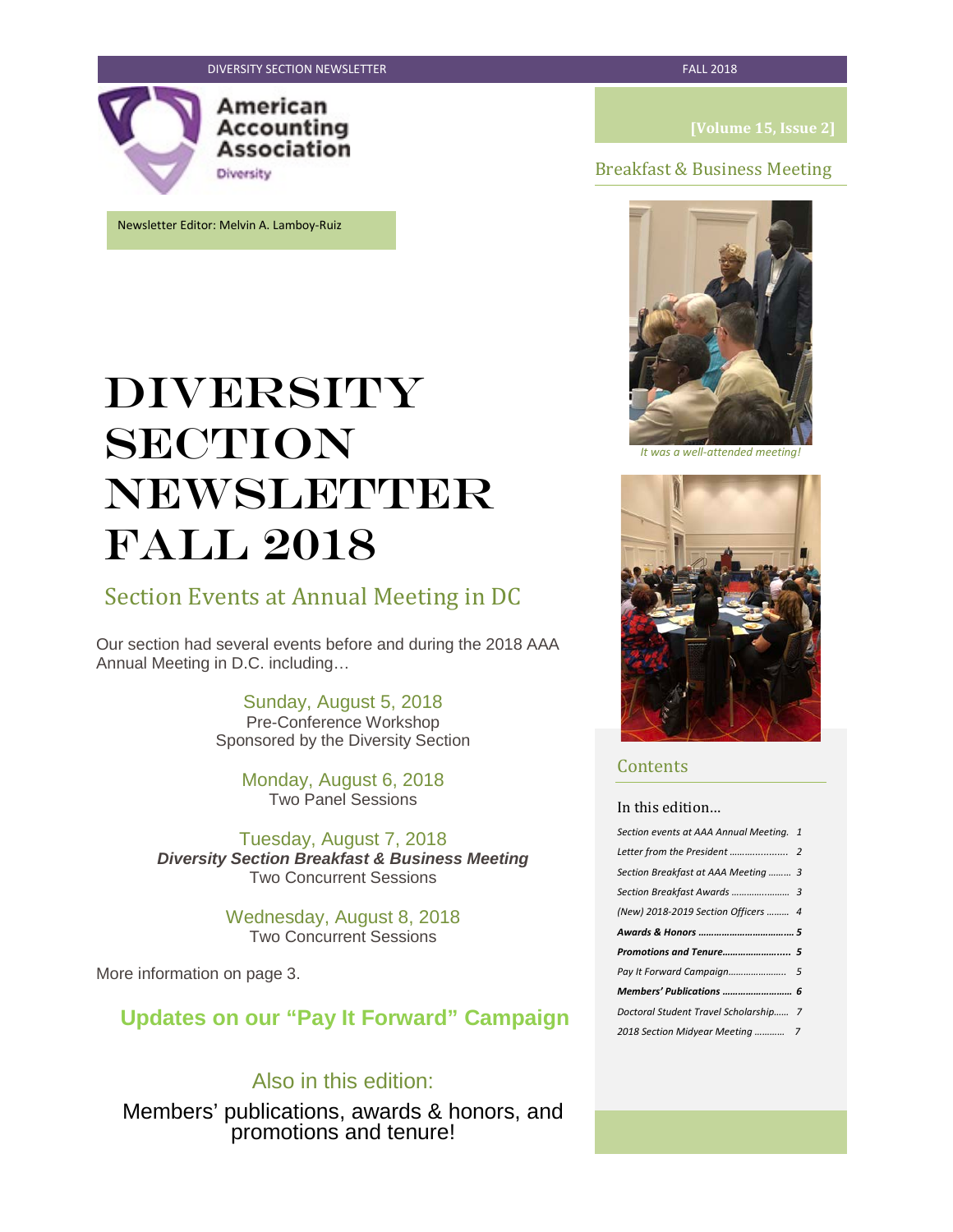

*Peter M. Johnson 2018-2019 Section President*

# Letter from the President

Dear Friends and Colleagues,

We are excited for another great year to move our section forward and to be recognized as the primary forum for the enhancement of diversity research in accounting education and practice. We will continue to promote and support academic research centered on diversity, equity, and inclusion, while at the same time mentoring underrepresented faculty as emerging scholars.

We will extend the great work of our predecessors: Fred Jacobs, Ida Robinson-Backmon, Harold Little, our dear friend the late Cheryl Allen, Mark Dawkins, Pamela Smith, Raymond Elson, Dahlia Robinson, Evelyn McDowell, Maria Caban-Garcia, and Nicole McCoy. Please join me with an expression of gratitude and appreciation for these amazing individuals who sacrificed time and resources to lay the foundation for the Diversity Section. They are the trailblazers, the pioneers of this organization—those who have gone before and showed us the way to follow. Thank you to the many who have served, and who continue to serve, in various capacities for the Diversity Section of the American Accounting Association. Thank you.

Over the past few years, I have made a personal study of some of the thought leaders of our time. From my study, I came across the following statement:

*"To work without a vision leads to frustration. To have a vision without work is a dream. Vision coupled with dedicated work allows individuals and organizations to achieve their destiny." - Thomas S. Monson*

Perhaps you have seen others develop *compassion fatigue*. Great individuals dedicated to the work of diversity, equity, and inclusion, and yet over time they *tire.* They may grow weary because their work is not appreciated, or perhaps somewhere along the journey, they forget the *why* of what they are striving to achieve. Perhaps you have seen individuals in academe or in the corporate world develop wonderful goals, but fail to put forth the dedicated effort needed to accomplish their vision. The result is an unfulfilled dream.

The Diversity Section strives to promote academic research centered on diversity, equity, and inclusion, while at the same time mentoring underrepresented faculty as emerging scholars. With our well-defined vision and dedicated people willing to put forth the work, I am confident we will achieve our destiny as a sustainable entity for the enhancement and support of diversity research in accounting education and practice.

To achieve this two-fold mission, we must continue to collaborate with other organizations within the academy and in the profession who share our passion and vision for scholarly research related to diversity, equity, and inclusion. We must continue to provide a forum for underrepresented emerging scholars and others to present their research and to develop mentoring relationships.

Additionally, I believe we must enhance our relationship with the HBCU community to ascertain their strategy for success in matriculating underrepresented students into the profession. Likewise, we must continue to build on the success of the KPMG Foundation with the PhD Project. To date, there are over 1,400 underrepresented faculty in the business schools across the country due to the efforts of the PhD Project. I believe the Diversity Section can play a major role in ensuring these emerging scholars have a pathway to success in academia through mentoring and co-authorship opportunities. The midyear meetings and other activities of the section play a vital role in this process.

Lastly, I believe it is imperative that we secure our financial future. We need to continue to grow our membership among the academy as well as among members of the profession. We have a common interest with many in accounting education and practice of enhancing diversity, equity, and inclusion. Therefore, over this next year, we will be extending an invitation to members of the academy and to our corporate partners to join us in these endeavors with increased financial support.

Now, how can you help? My invitation is simple and sincere: *Invite ONE.* The Diversity Section has 250 members. If each of us will *Invite ONE* other colleague to become a part of the Diversity Section, we will double our membership.

Maya Angelou, one of the great African-American scholars and poets, stated, '*We {often} delight in the beauty of the butterfly, but rarely admit the changes it has gone through to achieve that beauty.'* Let us delight in the beauty of the Diversity Section as we understand our vision and then put forth the dedicated effort to achieve our destiny. *Invite ONE.* Thank you and I look forward to an exciting year of serving with you.

Peter M. Johnson 2018 - 2019 Diversity Section President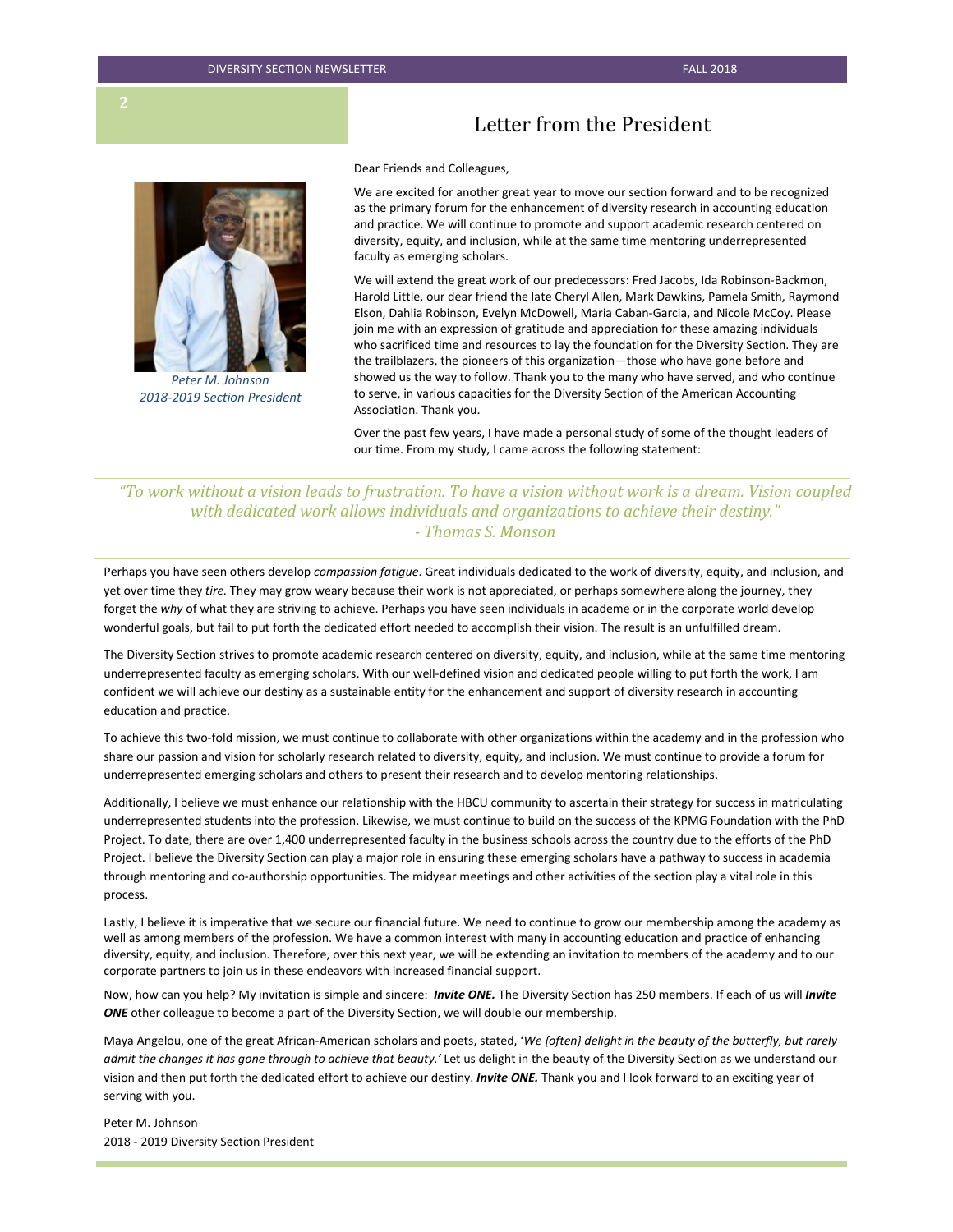# Section Breakfast & Business Meeting

We had a well-attended breakfast and business meeting on August 7 during the 2018 AAA Annual Meeting in Washington D.C. Here are some highlights of the meeting's program:

- **Welcome**
- *Nicole McCoy presided the meeting*
- **Approval of Prior Meeting Minutes**
- *approved without changes*
- **AAA Council Update** 
	- *new list of AAA sections was announced*
	- *AAA membership is up this year (3,000+)*
	- updates about the Kudos project
- **•** Committee Chair Updates → Financial Report – *AAA adopted new policy for overhead allocation impacting our financials negatively*
- **Committee Chair Updates 2018 Midyear Meeting** 
	- we have a 65% publication rate within papers presented at our midyear meetings! – see details of the 2018 Midyear Meeting on page 6
- **Service Awards** 
	- *– see recipients on the right panel of this page*
- **New Business** 
	- *AAA announced new process to select Section Officers for the next year* – *a Call for Officers in January 2019 and electronic vote in April 2019*
- **Approval of the New Slate of Officers**
- *see new officers roster on page 4* • **Message from President-Elect** 
	- *Peter Johnson announced his work plan for the 2018-2019 year*

# Other Events at AAA Annual Meeting

We were excited for this years' annual conference. The Diversity Section had two (2) panel sessions and four (4) concurrent sessions. Additionally, we held the Diversity Section breakfast and business meeting on Tuesday, August 7 from 6:45 am to 8:15 am in the Gaylord Convention Center, Maryland 5-6.

Below are the events for the Diversity Section:

| Monday, August 6 - Panel sessions |                                                                                                                                                                            |
|-----------------------------------|----------------------------------------------------------------------------------------------------------------------------------------------------------------------------|
| $2:00 - 3:30$ pm                  | Increasing the presence of African Americans in the Accounting profession<br>Location: Gaylord Convention Center, National Harbor room 4<br>Listed as 2.04 in the program. |
| $4:00 - 5:30$ pm                  | Performance measures in the context of diversity and inclusion<br>Location: Woodrow Wilson D<br>Listed as 3.00 in the program.                                             |
|                                   | Tuesday. August 7 - Concurrent sessions                                                                                                                                    |
| $2:00 - 3:30$ pm                  | Management Gender and Firm Performance: Evidence of Movement<br>Location: Gaylord Convention Center, National Harbor room 13<br>Listed as 5.22 in the program.             |
| 4:00 - 5:30 pm                    | Diversity and Firm Operating Capacity<br>Location: Gaylord Convention Center, National Harbor room 13<br>Listed as 6.16 in the program.                                    |
|                                   | Wednesday. August 8 - Concurrent sessions                                                                                                                                  |
| $2:00 - 3:30$ pm                  | Criteria of diverse management and firm level outcomes<br>Location: Gaylord Hotel, Woodrow Wilson C<br>Listed as 8.10 in the program.                                      |
| 4:00 - 5:30 pm                    | Diversity and Board Activity<br>Location: Gaylord Hotel, Woodrow Wilson C                                                                                                  |

Listed as 9.08 in the program.

### Section Breakfast Awards

The following members (in alphabetical order) were the recipients of the *Excellence in Service Awards* in recognition of outstanding service to the Section:

> **Melvin Lamboy-Ruiz** Newsletter Editor

**Aisha Meeks** 2017 Midyear Meeting Co-Chair

**Norma Montague** 2017 Midyear Meeting Co-Chair



*Norma Montague (above) after receiving the Excellence in Service Awards.*



*The new president, Peter Johnson (above), surprised Nicole McCoy with the Excellence in Service Award for her contributions to the Section, in particular during the 2017- 2018 year as the Section President.*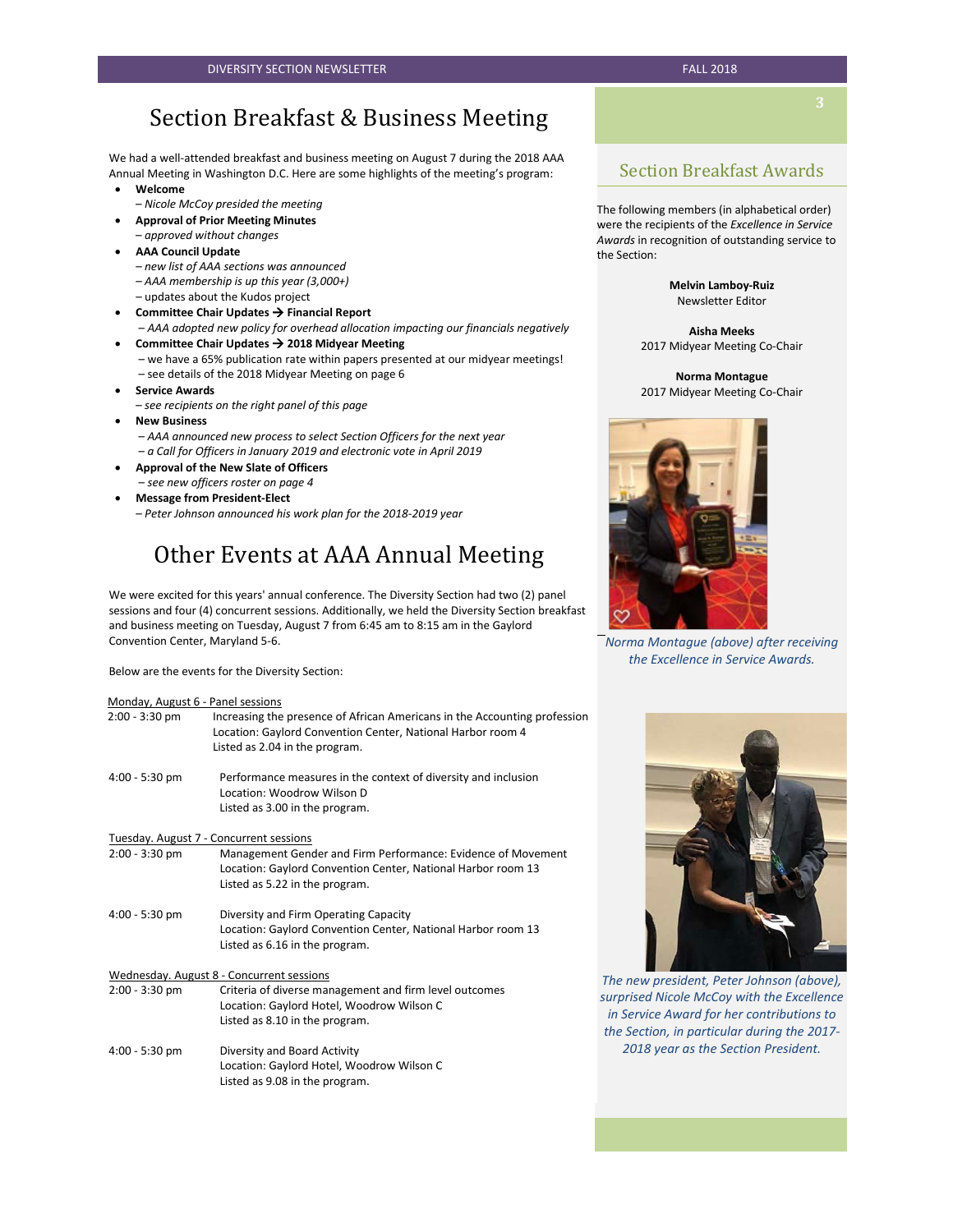# New! Diversity Section Officers & Volunteers 2018-2019

| <b>Officers</b>                       | Name                                | <b>Affiliation</b>                                  |  |  |
|---------------------------------------|-------------------------------------|-----------------------------------------------------|--|--|
| President                             | Peter M. Johnson                    | University of Alabama                               |  |  |
| Past President                        | Nicole McCoy                        | University of North Carolina                        |  |  |
| Vice President                        | Helen Brown-Liburd                  | <b>Rutgers University</b>                           |  |  |
| Treasurer                             | Robert Marley                       | University of Tampa                                 |  |  |
| Secretary                             | Norma R. Montague                   | Wake Forest University                              |  |  |
| Council Representative                | Dahlia M. Robinson                  | University of South Florida                         |  |  |
| <b>Editors</b>                        |                                     |                                                     |  |  |
| Newsletter Editor                     | Melvin A. Lamboy-Ruiz               | Iowa State University                               |  |  |
| Webmaster Liaison                     | Carlos E. Jimenez Angueira          | University of South Florida-Sarasota<br>Manatee     |  |  |
| <b>Committee Chairs and Co-chairs</b> |                                     |                                                     |  |  |
| 2019 Annual Meeting Liaison           | Michael Kimbrough                   | University of Maryland                              |  |  |
| 2020 Midyear Meeting Co-chairs        | Theresa Hammond<br>Sandra Shelton   | San Francisco State University<br>DePaul University |  |  |
| 2019 Midyear Meeting Co-chairs        | Theresa Hammond<br>Sandra Shelton   | San Francisco State University<br>DePaul University |  |  |
| 2018 Annual Meeting Liaison           | Royce Burnett                       | Old Dominion University                             |  |  |
| 2018 Midyear Meeting Co-Chairs        | Aisha G. Meeks<br>Norma R. Montague | Dalton State University<br>Wake Forest University   |  |  |
| 2017 Midyear Meeting Co-Chairs        | Aisha G. Meeks<br>Norma R. Montague | Dalton State University<br>Wake Forest University   |  |  |
| Membership Committee Co-Chair         | Dana Hollie                         | University of Tuledo                                |  |  |
| Awards Committee Co-chair             | Raymond J. Elson                    | Valdosta State University                           |  |  |
| Awards Committee Co-chair             | David Rapp                          | Universität des Saarlandes                          |  |  |
| <b>Regional Coordinators</b>          |                                     |                                                     |  |  |
| Mid-Atlantic                          | Dina El-Madhy                       | Morgan State University                             |  |  |
| Midwest                               | Dereck Barr-Pulliam                 | University of Wisconsin-Madison                     |  |  |
| Northeast                             | Brigitte Muehlmann                  | Babson College                                      |  |  |
| Ohio                                  | Willie Gist                         | Ohio University                                     |  |  |
| Southeast                             | Elicia Cowins                       | Washington and Lee University                       |  |  |
| Southwest                             | Kirsten Cook                        | Texas Tech University                               |  |  |
| Western                               | Theresa Hammond                     | San Francisco University                            |  |  |
| International                         | Rogelio Cardona                     | University of Puerto Rico at Rio<br>Piedras         |  |  |

Notes: All positions are for a one-year term except for the AAA Council Representative who serves for a 3-year term. The term of the current incumbent ends on June 2019.

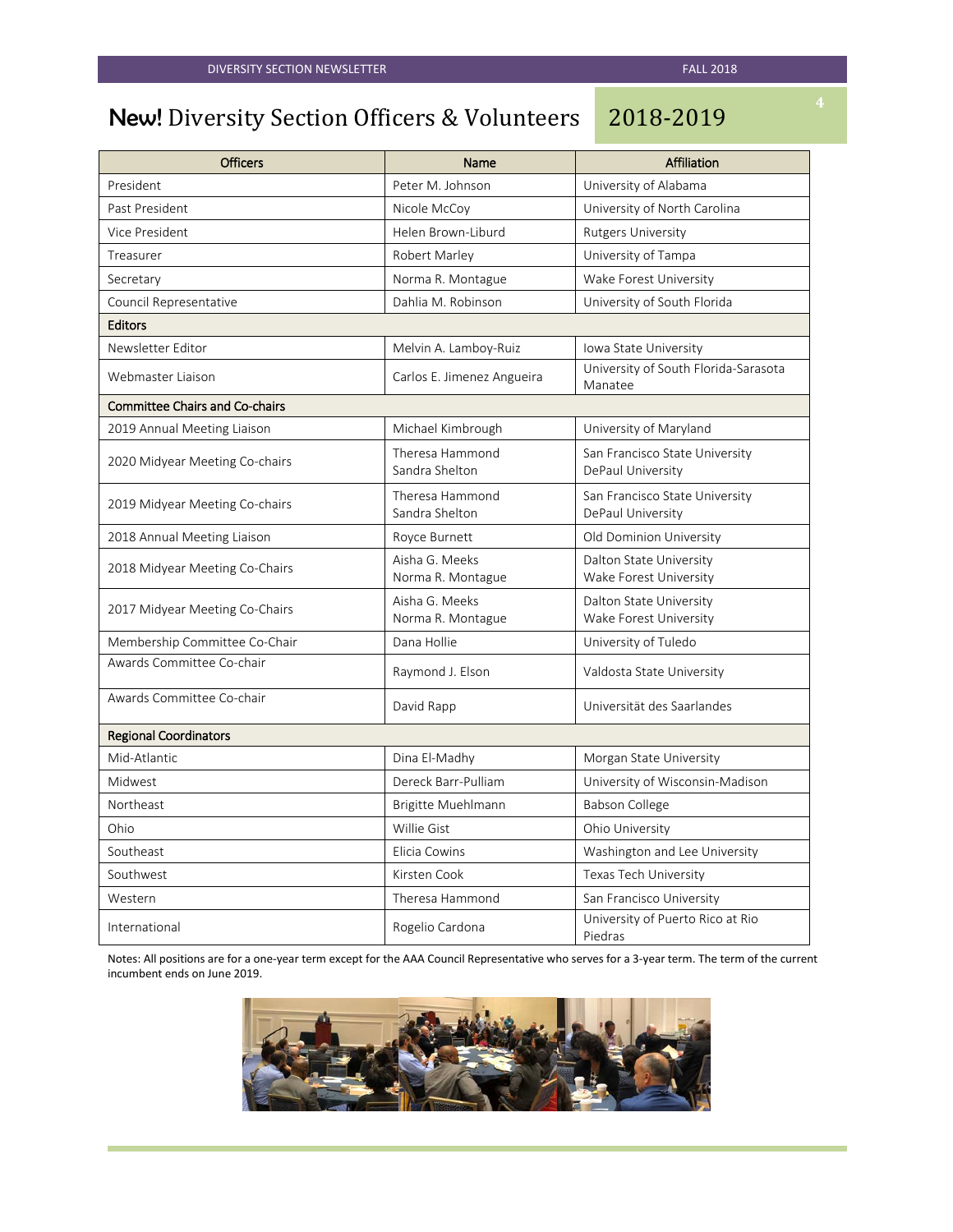DIVERSITY SECTION NEWSLETTER FALL 2018

# Awards and Honors given to our Members

*"Consider donating to our Dawkins/Clement Travel Scholarship Fund for doctoral students by contacting*  [pjohnson@cba.ua.edu](mailto:pjohnson@cba.ua.edu)*."*

**Marcus Brooks** received the *Excellence in Teaching Award* for the 2017-2018 academic year from the College of Business at The University of Nevada.

**Maria T. Caban-Garcia** and co-authors received the *Best International Business Paper Award* from the Center of Excellence in International Business at Youngstown State University for their article "*The Impact of Culture on Internal Control Weaknesses: Evidence from Firms that Cross-List in the U.S.*" The award was announced during an awards ceremony held on April 18, 2018.

**R. Lynn Hannan** received the *Erich Sternberg Award for Faculty Research,* presented by Tulane University in May 2018.

**Melvin A. Lamboy-Ruiz** received the *Inclusion Excellence Award*, presented by the Debbie and Jerry Ivy College of Business at Iowa State University on April 27, 2018.

**David J. Rapp** was the recipient of the *Best Paper Award*, presented by the American Accounting Association Southeast Region on April 20, 2018.

### *Congratulations to all members who received a promotion and/or tenure!*

*(All members' accomplishments are listed in alphabetical order throughout the newsletter)*

### Pay It Forward Campaign

The Diversity Section of the American Accounting Association is currently holding its **"Pay It Forward"**  campaign. This campaign supports our PhD student travel scholarship initiative. Our section has been able to sponsor at least two, and in our recent years up to five PhD students with a travel scholarship to our midyear conference with the donations from key members and our partner, University of Louisville.

For the 2018 midyear conference, donations to the Pay It Forward fund will support at least two travel scholarships in honor of Dr. Kathryn Epps. We invite each Diversity Section member to donate a minimum of \$25 to support our future faculty members with travel scholarships.

- You can donate to either the Pay It Forward Fund or the Michael Clement and Mark Dawkins Scholarship Fund.
- All donations regardless of the fund will support our student travel scholarships.
- To access the donation page please **[CLICK HERE](http://r20.rs6.net/tn.jsp?f=001DCrYbyDCHaqmfLIbCuPh-FdCtFCt6cEu2jBqY-LURWuS5r_2YCJpZajZoI9AYoXrQt3ADYzQFf-YTpFB9r2sWdUPkiVsIaKDTD702O0jTbOz88uahEpPrg4C5dPRy_u41rnLDyY_F_1mRz1boEEQTvSUs1HFe9nHOb20ZBcIvFmIcVqNAWLi-C0nYzp_SNX_&c=FhyN_GUDhN25lR7Gg__SE8FhojQrwBlTJRdthOqeGGt0JcBhM-YIDg==&ch=hgH_O0n65CLRfIfcrKWd1ypjOWh92v_3YGQBSKQali6-QZliY-fs_g==)** and log in using your AAA member ID and password
- Click on the drop down arrow to select and donate to the DIV Clement Funds or the DIV Pay It Forward Fund

*We thank you in advance for your support!*

# Academic Promotions and Tenure

*Veena L. Brown University of Wisconsin - Milwaukee* New Position: *Associate Professor (with Tenure)* Effective Date: *August 11, 2018*

#### *Kirsten Cook*

*Texas Tech University* New Position: *Associate Professor (with Tenure)* Effective Date: *September 1, 2017*

### *Lynn Comer Jones*

*Georgia State University* New Position: *Director, Master of Taxation Program* Effective Date: *August 1, 2018*

#### *Norma R. Montague*

*Wake Forest University* New Position: *Associate Dean of Master in Accountancy Program* Effective Date: *July 1, 2018*

### *Marc Morris*

*Southern Illinois University* New Position: *Interim Director, School of Accountancy* Effective Date: *June 20, 2018*

#### *Dahlia M. Robinson*

*University of South Florida* New Position: *Full Professor, Lynn Pippenger School of Accountancy* Effective Date: *July 1, 2018*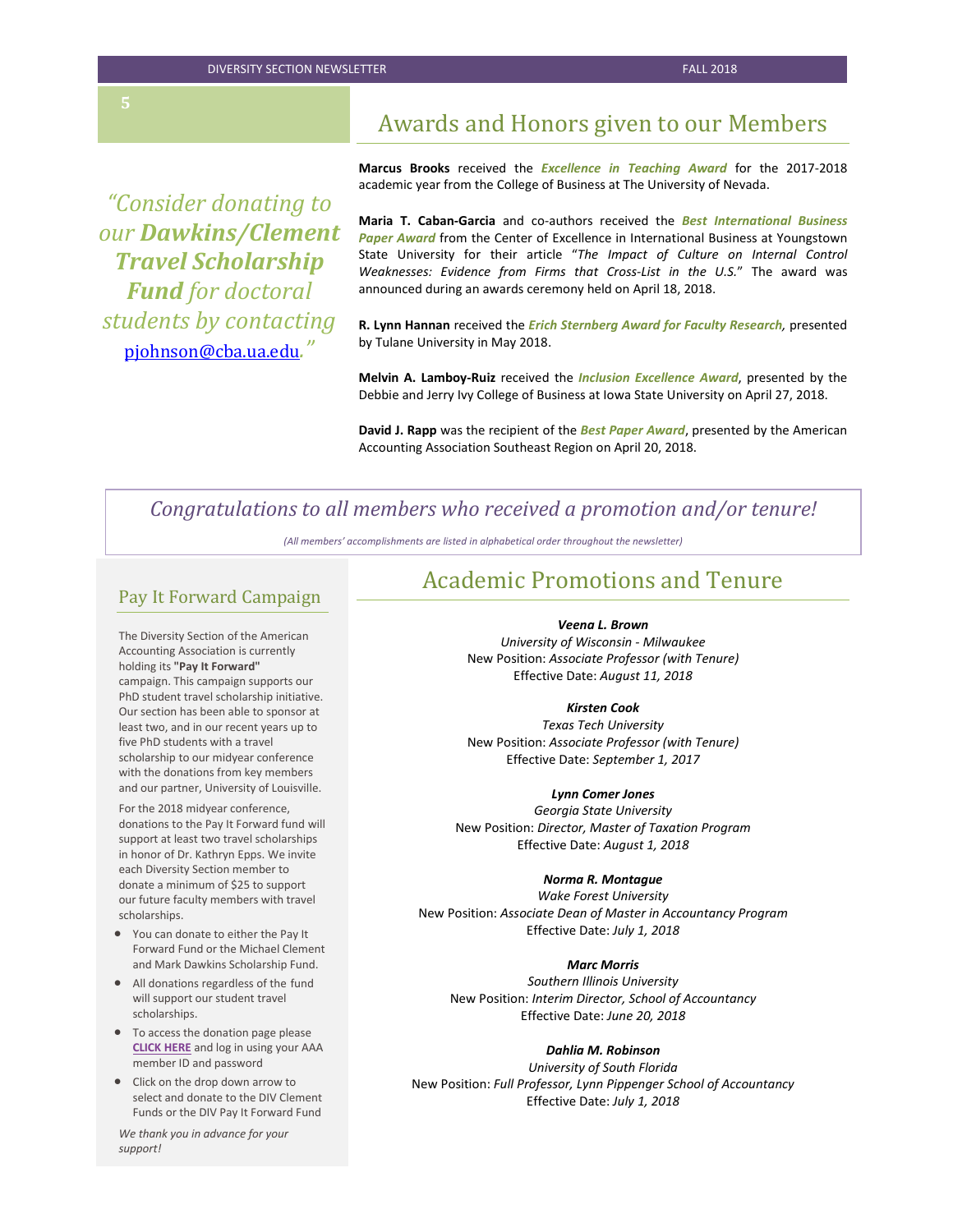# Publications from our Members

#### **Maria T. Caban-Garcia**

• Caban-Garcia, Maria T., Carmen B. Rios-Figueroa, and Karin A. Petruska. "The Impact of Culture on Internal Control Weaknesses: Evidence from Firms that Cross-List in the U.S." *Journal of International Accounting Research* 16, no. 3 (2017): 119-145.

#### **Lynn Comer Jones**

- Jones, L. C., and Cleaveland , M. C., "Frequent Flyer Miles and Points Promotions: Tax and FATCA Implications." Forthcoming at *The Tax Adviser*.
- Jones, L. C., Meyer, T., and Obana, C., "State Sales Tax for E-commerce vs. Codification of Quill." Forthcoming at *Strategic Finance*.
- Cleaveland, M. C., Jones, L. C., Carter, H., Obana, C., and Meyer, T., "The State Sales Tax Dilemma." *State Tax Notes*, May 28, 2018.
- Jones, L. C., and Carter, H., "Will the U.S. Supreme Court Overturn Quill?" *Strategic Finance*, April 2018.

#### **Kirsten Cook**

- Cook, Kirsten. "Tax Avoidance and Cost of Capital" (with Bill Moser and Tom Omer). *Journal of Business Finance & Accounting* 44, no. 7-8 (July/August 2017): 1109-1136.
- Cook, Kirsten. "Factors that Influence Accounting Faculty Career Satisfaction: Comparisons by Program Prestige and Tenure Status" (with Gary Fleischman, Teresa Stephenson, and Kenton Walker). *Accounting Horizons* 31, no. 2 (September 2017): 1-20.
- Cook, Kirsten. "Do LGBT-Supportive Corporate Policies Enhance Firm Performance?" (with Shaun Pichler, Janell Blazovich, Janet Huston, and Billy Strawser). *Human Resource Management* 57, no. 1 (January/February 2018): 263-278.

#### **R. Lynn Hannan**

- Arnold, Gillenkirch, and Hannan "The Effect of Environmental Risk on the Efficiency of Negotiated Transfer Prices" forthcoming *Contemporary Accounting Research.*
- Arnold, M. C., R. L. Hannan and I. D. Tafkov, "Team Member Subjective Communication in Homogeneous and Heterogeneous Teams." forthcoming *The Accounting Review*.

#### **Melvin A. Lamboy-Ruiz**

- Lamboy-Ruiz, Melvin A., Cannon, James N., & Watanabe, Olena. V. "Does State Community Benefits Regulation Influence Charity Care and Operational Efficiency of U. S. Nonprofit Hospitals?" *Journal of Business Ethics* (November 2017).
- Lamboy-Ruiz, Melvin A., No, Won G., & Watanabe, Olena V. "Discrepancies in Hospital Financial Information: Comparison of Financial Data in State Data Repositories and the Healthcare Cost Reporting Information System." *Journal of Information Systems* (2018 Forthcoming).
- Flasher, Rene & Lamboy-Ruiz, Melvin A. "Healthcare Data Sources and Research Opportunities for Academics." *Journal of Forensic and Investigative Accounting* (2018 Forthcoming).
- Mascha, M., Lamboy-Ruiz, M. A., & Janvrin, D. "PCAOB Inspections: An Analysis of Entity-level and Application-level Control Audit Deficiencies." *International Journal of Accounting Information Systems* 30 (2018): 19-39.

Congratulations to all Section members who have successfully published their research in academic journals or other business related research dissemination outlets!

To secure your spot on this section for the next newsletter edition, submit your publications to the newsletter editor as soon as you are notified about them at mlamboy@iastate.edu.



*Attendees at the Section Breakfast and Business Meeting.*







**6**